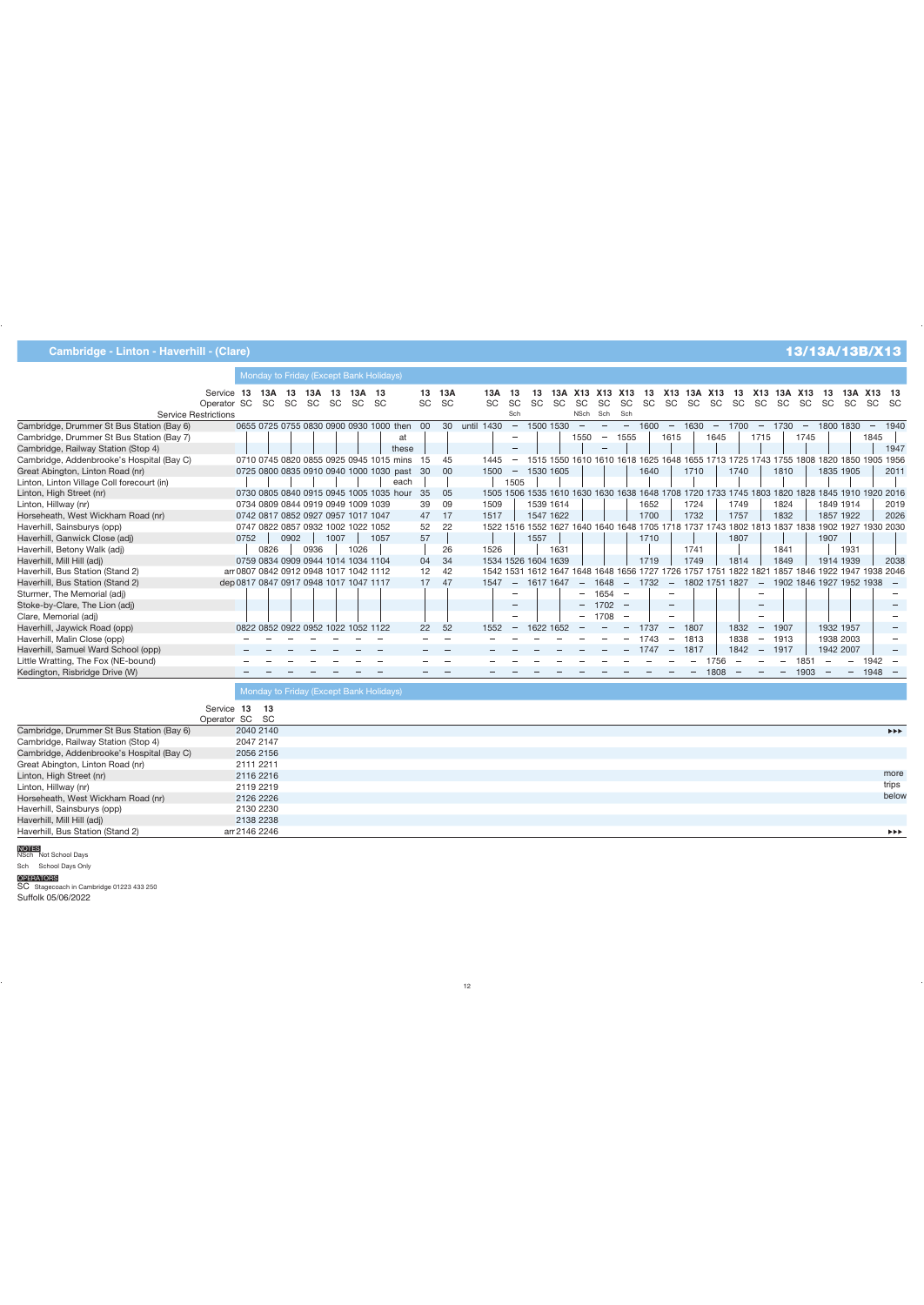|                                           |                                          |                                 |            | Monday to Friday (Except Bank Holidays) |                          | Saturday                        |      |                                 |      |      |                                              |      |                               |                                                                                                              |                          |           |           |                          |         |                                        |           |                    |      |                                              |
|-------------------------------------------|------------------------------------------|---------------------------------|------------|-----------------------------------------|--------------------------|---------------------------------|------|---------------------------------|------|------|----------------------------------------------|------|-------------------------------|--------------------------------------------------------------------------------------------------------------|--------------------------|-----------|-----------|--------------------------|---------|----------------------------------------|-----------|--------------------|------|----------------------------------------------|
|                                           | Service 13 13<br>Operator SC SC<br>Notes |                                 |            |                                         | SC                       | <b>SC</b>                       | SC   | SC                              | SC   |      | 13 13A 13 13A 13 13A 13 13A 13<br>SC SC SC   |      | - SC                          | 13 13A<br>SC SC                                                                                              |                          | SC.       | <b>SC</b> | SC                       | SC      | 13A 13 X13 13A 13 13A 13 13A 13<br>SC  | <b>SC</b> | <b>SC</b>          |      | SC SC                                        |
| Cambridge, Drummer St Bus Station (Bay 6) |                                          | 2240 2340                       |            |                                         | $\qquad \qquad -$        | $\hspace{0.1mm}-\hspace{0.1mm}$ | 0800 | $\overline{\phantom{a}}$        |      |      |                                              |      | 0900 - 1000 1030 1100 then 00 |                                                                                                              | 30 until 1530 1600       |           |           |                          |         |                                        |           |                    |      | $-$ 1630 1700 1730 1800 1830 1940            |
| Cambridge, Drummer St Bus Station (Bay 7) |                                          |                                 |            |                                         |                          | $\overline{\phantom{a}}$        |      |                                 |      |      |                                              |      | at                            |                                                                                                              |                          |           |           | 1615                     |         |                                        |           |                    |      |                                              |
| Cambridge, Railway Station (Stop 4)       |                                          | 2247 2345                       |            |                                         |                          |                                 |      |                                 |      |      |                                              |      | these                         |                                                                                                              |                          |           |           |                          |         |                                        |           |                    |      | 1947                                         |
| Cambridge, Addenbrooke's Hospital (Bay C) |                                          | 2253 2354                       |            |                                         |                          | $\overline{\phantom{m}}$        | 0815 | $-$                             | 0915 |      |                                              |      | $-$ 1015 1045 1115 mins 15    |                                                                                                              | 45                       |           |           |                          |         |                                        |           |                    |      | 1545 1615 1630 1645 1715 1745 1815 1845 1956 |
| Great Abington, Linton Road (nr)          |                                          | 2305 0009                       |            |                                         |                          |                                 | 0830 | $\hspace{0.1mm}-\hspace{0.1mm}$ |      |      |                                              |      | 0930 - 1030 1100 1130 past 30 |                                                                                                              | 00                       | 1600 1630 |           |                          |         |                                        |           |                    |      | 1700 1730 1800 1830 1900 2011                |
| Linton, High Street (nr)                  |                                          | 2312 0014                       |            |                                         |                          | $\hspace{0.1mm}-\hspace{0.1mm}$ | 0835 | $\overline{\phantom{m}}$        | 0935 |      |                                              |      | $-$ 1035 1105 1135 each 35    |                                                                                                              | 05                       |           |           |                          |         |                                        |           |                    |      | 1605 1635 1645 1705 1735 1805 1835 1905 2016 |
| Linton, Hillway (nr)                      |                                          | 2316 0018                       |            |                                         |                          |                                 | 0839 | $\overline{\phantom{m}}$        | 0939 |      |                                              |      | $-$ 1039 1109 1139 hour 39    |                                                                                                              | 09                       | 1609 1639 |           |                          |         |                                        |           |                    |      | 1709 1739 1809 1839 1909 2019                |
| Horseheath, West Wickham Road (nr)        |                                          | 2322 0026                       |            |                                         |                          | $\overline{\phantom{m}}$        | 0847 | $\overline{\phantom{m}}$        |      |      | $0947 - 1047$ 1117 1147                      |      |                               | 47                                                                                                           | -17                      | 1617 1647 |           |                          |         |                                        |           |                    |      | 1717 1747 1817 1847 1917 2026                |
| Haverhill, Sainsburys (opp)               |                                          | 2326 0030                       |            |                                         |                          |                                 |      |                                 |      |      | 0852 0922 0952 1022 1052 1122 1152           |      |                               | 52                                                                                                           | 22                       |           |           |                          |         |                                        |           |                    |      | 1622 1652 1655 1722 1752 1822 1852 1922 2030 |
| Haverhill, Ganwick Close (adj)            |                                          |                                 |            |                                         | $\overline{\phantom{m}}$ | $\overline{\phantom{m}}$        | 0857 |                                 | 0957 |      | 1057                                         |      | 1157                          | 57                                                                                                           |                          |           | 1657      |                          |         | 1757                                   |           | 1857               |      |                                              |
| Haverhill, Betony Walk (adj)              |                                          |                                 |            |                                         |                          |                                 |      | 0926                            |      | 1026 |                                              | 1126 |                               |                                                                                                              | 26                       | 1626      |           |                          | 1726    |                                        | 1826      |                    | 1926 |                                              |
| Haverhill, Mill Hill (adj)                |                                          | 2334 0038                       |            |                                         |                          | $\overline{\phantom{a}}$        |      |                                 |      |      | 0904 0934 1004 1034 1104 1134 1204           |      |                               | 04                                                                                                           | 34                       | 1634 1704 |           |                          |         |                                        |           |                    |      | 1734 1804 1834 1904 1934 2038                |
| Haverhill, Bus Station (Stand 2)          | arr 2342 0046                            |                                 |            |                                         |                          |                                 |      |                                 |      |      | 0912 0942 1012 1042 1112 1142 1212           |      |                               | 12                                                                                                           | 42                       |           |           |                          |         |                                        |           |                    |      | 1642 1712 1703 1742 1812 1842 1912 1942 2046 |
| Haverhill, Bus Station (Stand 2)          | dep 2342 0046                            |                                 |            |                                         |                          |                                 |      |                                 |      |      | 0817 0847 0917 0947 1017 1047 1117 1147 1217 |      |                               | 17                                                                                                           | 47                       |           |           |                          |         | 1647 1717 - 1747 1817 1847 1917 1947 - |           |                    |      |                                              |
| Haverhill, Jaywick Road (opp)             |                                          | 2345 0049                       |            |                                         |                          |                                 |      |                                 |      |      | 0822 0852 0922 0952 1022 1052 1122 1152 1222 |      |                               | 22                                                                                                           | 52                       | 1652 1722 |           |                          |         | $-$ 1752 1822 1852 1922 1952           |           |                    |      |                                              |
| Haverhill, Malin Close (opp)              |                                          | 2351 0055                       |            |                                         |                          |                                 |      |                                 |      |      |                                              |      |                               | $\overline{\phantom{m}}$                                                                                     | $\sim$                   | $-1728$   |           |                          | $-1758$ |                                        |           | $-$ 1858 1928 1958 |      | $\hspace{0.1mm}-\hspace{0.1mm}$              |
| Haverhill, Samuel Ward School (opp)       |                                          | p2355 0059                      |            |                                         |                          |                                 |      |                                 |      |      |                                              |      |                               |                                                                                                              |                          |           | 1732      | $\overline{\phantom{a}}$ |         | $1802 - 1902$ 1932 2002                |           |                    |      |                                              |
| Little Wratting, The Fox (NE-bound)       | 2359                                     | $\hspace{0.1mm}-\hspace{0.1mm}$ |            |                                         |                          |                                 |      |                                 |      |      |                                              |      |                               |                                                                                                              | $\overline{\phantom{a}}$ |           |           |                          |         |                                        |           |                    |      |                                              |
| Kedington, Risbridge Drive (W)            |                                          | $0004 -$                        |            |                                         |                          |                                 |      |                                 |      |      |                                              |      |                               |                                                                                                              |                          |           |           | $\sim$                   |         | $\sim$                                 |           |                    |      |                                              |
|                                           |                                          | Saturday                        |            |                                         |                          |                                 |      |                                 |      |      | Sunday                                       |      |                               |                                                                                                              |                          |           |           |                          |         |                                        |           |                    |      |                                              |
|                                           |                                          |                                 |            |                                         |                          |                                 |      |                                 |      |      |                                              |      |                               |                                                                                                              |                          |           |           |                          |         |                                        |           |                    |      |                                              |
|                                           | Service 13 13                            |                                 | 13         | - 13                                    |                          |                                 |      |                                 |      |      | 13                                           |      | 13                            | 13                                                                                                           | 13                       |           |           |                          |         |                                        |           |                    |      |                                              |
|                                           | Operator SC SC<br><b>Notes</b>           |                                 | SC SC      |                                         |                          |                                 |      |                                 |      |      | <b>SC</b>                                    |      | <b>SC</b>                     | SC SC                                                                                                        |                          |           |           |                          |         |                                        |           |                    |      |                                              |
| Cambridge, Drummer St Bus Station (Bay 6) |                                          | 2040 2140 2240 2340             |            |                                         |                          |                                 |      |                                 |      |      |                                              |      | 0920 then 20 until 2120 2320  |                                                                                                              |                          |           |           |                          |         |                                        |           |                    |      |                                              |
| Cambridge, Railway Station (Stop 4)       |                                          | 2047 2147 2247 2345             |            |                                         |                          |                                 |      |                                 |      |      |                                              | at   |                               |                                                                                                              |                          |           |           |                          |         |                                        |           |                    |      |                                              |
| Cambridge, Addenbrooke's Hospital (Bay C) |                                          | 2056 2156 2253 2354             |            |                                         |                          |                                 |      |                                 |      |      | 0935 these 35                                |      |                               |                                                                                                              | 2135 2335                |           |           |                          |         |                                        |           |                    |      |                                              |
| Great Abington, Linton Road (nr)          |                                          | 2111 2211 2305 0009             |            |                                         |                          |                                 |      |                                 |      |      | 0950 mins 50                                 |      |                               | 2150 2350                                                                                                    |                          |           |           |                          |         |                                        |           |                    |      |                                              |
| Linton, High Street (nr)                  |                                          | 2116 2216 2312 0014             |            |                                         |                          |                                 |      |                                 |      |      | 0955 past 55                                 |      |                               |                                                                                                              | 2155 2355                |           |           |                          |         |                                        |           |                    |      |                                              |
| Linton, Hillway (nr)                      |                                          | 2119 2219 2316 0018             |            |                                         |                          |                                 |      |                                 |      |      | 0959 each 59                                 |      |                               |                                                                                                              | 2159 2359                |           |           |                          |         |                                        |           |                    |      |                                              |
| Horseheath, West Wickham Road (nr)        |                                          | 2126 2226 2322 0026             |            |                                         |                          |                                 |      |                                 |      |      | 1007 hour 07                                 |      |                               | 2207 0007                                                                                                    |                          |           |           |                          |         |                                        |           |                    |      |                                              |
| Haverhill, Sainsburys (opp)               |                                          | 2130 2230 2326 0030             |            |                                         |                          |                                 |      |                                 |      |      | 1011                                         |      | 11                            | 2211 0011                                                                                                    |                          |           |           |                          |         |                                        |           |                    |      |                                              |
| Haverhill, Mill Hill (adj)                |                                          | 2138 2238 2334 0038             |            |                                         |                          |                                 |      |                                 |      |      | 1018                                         |      | 18                            |                                                                                                              | 2218 0018                |           |           |                          |         |                                        |           |                    |      |                                              |
| Haverhill, Bus Station (Stand 2)          | arr 2146 2246 2342 0046                  |                                 |            |                                         |                          |                                 |      |                                 |      |      | 1026                                         |      | 26                            |                                                                                                              | 2226 0026                |           |           |                          |         |                                        |           |                    |      |                                              |
| Haverhill, Bus Station (Stand 2)          | $\mathsf{dep}$ $-$                       | $\hspace{0.1mm}-\hspace{0.1mm}$ | 2342 0046  |                                         |                          |                                 |      |                                 |      |      | $\overline{\phantom{m}}$                     |      | $\overline{\phantom{m}}$      | $\frac{1}{2} \left( \frac{1}{2} \right) \left( \frac{1}{2} \right) = \frac{1}{2} \left( \frac{1}{2} \right)$ |                          |           |           |                          |         |                                        |           |                    |      |                                              |
| Haverhill, Jaywick Road (opp)             |                                          | $\overline{\phantom{a}}$        | 2345 0049  |                                         |                          |                                 |      |                                 |      |      | $\overline{\phantom{a}}$                     |      | $\overline{\phantom{a}}$      |                                                                                                              | $\overline{\phantom{a}}$ |           |           |                          |         |                                        |           |                    |      |                                              |
| Haverhill, Malin Close (opp)              |                                          |                                 | 2351 0055  |                                         |                          |                                 |      |                                 |      |      |                                              |      |                               |                                                                                                              |                          |           |           |                          |         |                                        |           |                    |      |                                              |
| Haverhill, Samuel Ward School (opp)       |                                          |                                 | p2355 0059 |                                         |                          |                                 |      |                                 |      |      | $\overline{\phantom{0}}$                     |      | $\overline{\phantom{0}}$      |                                                                                                              |                          |           |           |                          |         |                                        |           |                    |      |                                              |
| Little Wratting, The Fox (NE-bound)       |                                          |                                 | $2359 -$   |                                         |                          |                                 |      |                                 |      |      | $\frac{1}{2}$                                |      |                               |                                                                                                              |                          |           |           |                          |         |                                        |           |                    |      |                                              |
| Kedington, Risbridge Drive (W)            |                                          | $\overline{\phantom{a}}$        | $0004 -$   |                                         |                          |                                 |      |                                 |      |      | $\equiv$                                     |      | $\equiv$                      | $\equiv$                                                                                                     | $\overline{\phantom{m}}$ |           |           |                          |         |                                        |           |                    |      |                                              |

NOTES p picks up only

\* Part or all of this journey operates in the morning of the following day

## OPERATORS

SC Stagecoach in Cambridge 01223 433 250 Suffolk 05/06/2022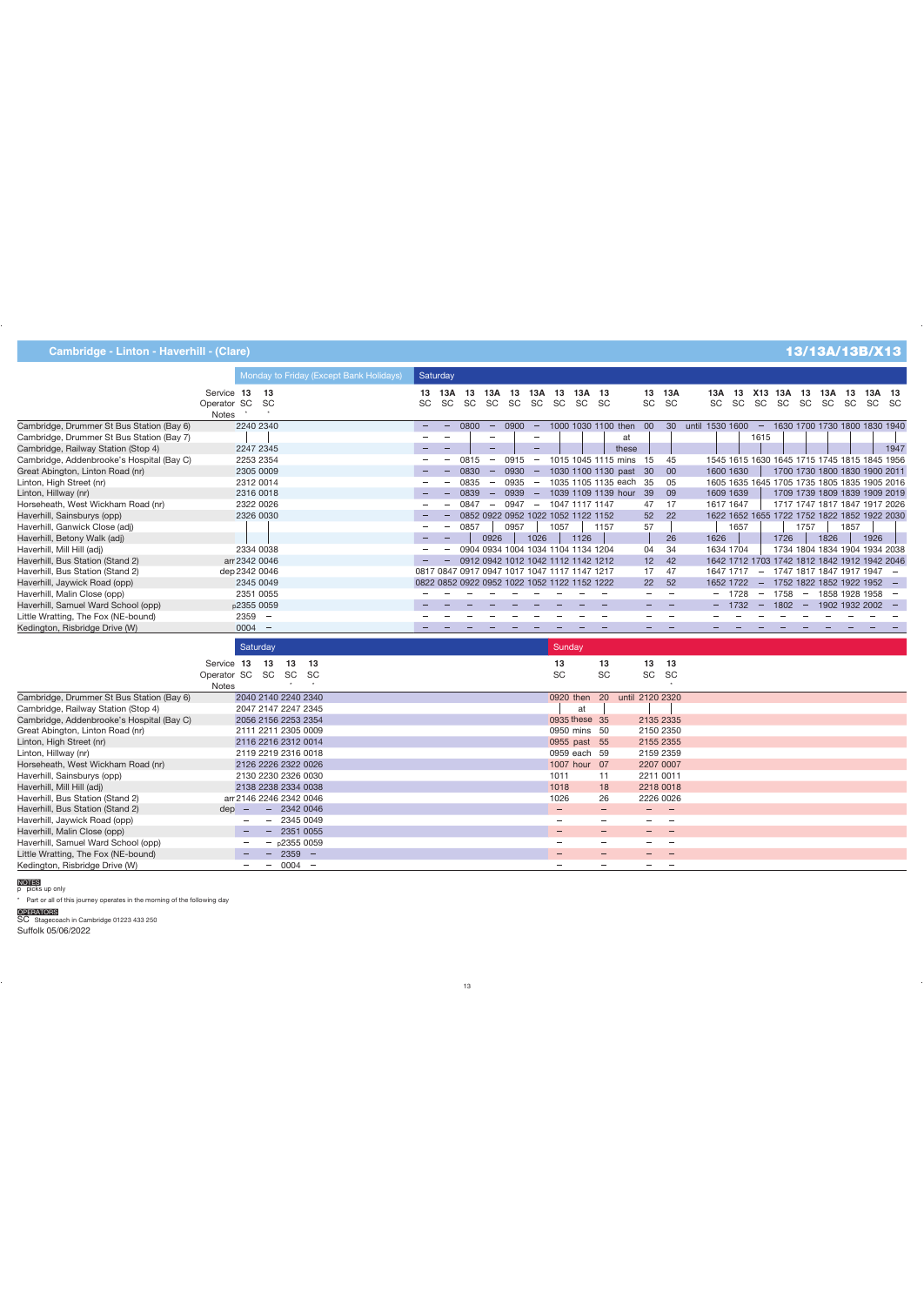|                                           |                              |           | Monday to Friday (Except Bank Holidays) |             |           |                                                        |                                 |           |            |            |           |      |                                              |           |           |                                     |           |           |                         |           |                          |           |                                   |           |            |
|-------------------------------------------|------------------------------|-----------|-----------------------------------------|-------------|-----------|--------------------------------------------------------|---------------------------------|-----------|------------|------------|-----------|------|----------------------------------------------|-----------|-----------|-------------------------------------|-----------|-----------|-------------------------|-----------|--------------------------|-----------|-----------------------------------|-----------|------------|
|                                           | Service 13A X13              |           | 13                                      | 13A X13 13B |           | 13                                                     | <b>X13</b>                      | X13       | <b>X13</b> | <b>X13</b> | 13        | 13A  |                                              | 13A       | 13        | 13A                                 |           | 13A 13    | 13                      | 13A       | 13                       | 13        | 13                                | 13        | 13         |
|                                           | Operator SC                  | <b>SC</b> | SC.<br><b>SC</b>                        | SC          | <b>SC</b> | <b>SC</b>                                              | <b>SC</b>                       | <b>SC</b> | <b>SC</b>  | SC.        | <b>SC</b> | SC.  | SC.                                          | <b>SC</b> | <b>SC</b> | <b>SC</b>                           | <b>SC</b> | <b>SC</b> | SC.                     | <b>SC</b> | <b>SC</b>                | <b>SC</b> | <b>SC</b>                         | <b>SC</b> | <b>SC</b>  |
|                                           | <b>Service Restrictions</b>  |           |                                         |             |           |                                                        | Sch                             |           |            |            |           |      |                                              |           |           |                                     |           |           |                         |           |                          |           |                                   |           |            |
| Haverhill, Jaywick Road (opp)             |                              |           | 0514 0522 0544 0614                     |             |           | 0649                                                   |                                 |           | 0724       |            |           |      |                                              |           |           | 0752 0822 0852 0922 0952 1022 then  | 22        |           | 52 until 1552 1622 1652 |           |                          |           |                                   |           |            |
| Haverhill, Malin Close (opp)              |                              |           | 0520 0528 0550 0620                     |             |           | 0655                                                   |                                 |           | 0730       |            |           |      | 0758 0828 0858 0928 0958 1028                |           |           | аt                                  | 28        | 58        |                         |           | 1558 1628 1658           |           |                                   |           |            |
| Haverhill, Samuel Ward School (opp)       |                              |           | 0524 0532 0554 0624                     |             |           | 0659                                                   |                                 |           | 0734       |            |           |      |                                              |           |           | 0802 0832 0902 0932 1002 1032 these | 32        | 02        |                         |           | 1602 1632 1702           |           |                                   |           |            |
| Kedington, Risbridge Drive (E)            |                              |           |                                         |             |           |                                                        | $\overline{\phantom{m}}$        | 0700      |            | 0730       |           |      |                                              |           |           | mins                                |           |           |                         |           |                          |           |                                   |           |            |
| Little Wratting, The Fox (SW-bound)       |                              |           |                                         |             |           |                                                        | $\qquad \qquad -$               | 0705      |            | 0735       |           |      |                                              |           |           | past                                |           |           |                         |           |                          |           |                                   |           |            |
| Clare, Memorial (opp)                     |                              |           |                                         |             |           |                                                        | 0648                            |           |            |            |           |      |                                              |           |           | each                                |           |           |                         |           |                          |           |                                   |           |            |
| Stoke-by-Clare, The Lion (opp)            |                              |           |                                         |             |           |                                                        | 0654                            |           |            |            |           |      |                                              |           |           | hour                                |           |           |                         |           |                          |           |                                   |           |            |
| Sturmer, The Memorial (opp)               |                              |           |                                         |             |           |                                                        | 0702                            |           |            |            |           |      |                                              |           |           |                                     |           |           |                         |           |                          |           |                                   |           |            |
| Haverhill, Bus Station (Stand 1)          | arr 0529 0532p0559 0629      |           |                                         |             |           | 0704 0710 0715 0739 0745 0807 0837 0907 0937 1007 1037 |                                 |           |            |            |           |      |                                              |           |           |                                     | 37        | p07       |                         |           | p1607 1637 1707          |           |                                   |           |            |
| Haverhill, Bus Station (Stand 1)          | dep 0531 0539p0601 0631 0645 |           |                                         |             |           | 0706                                                   |                                 |           |            |            |           |      | 0715 0746 0745 0809 0839 0909 0939 1009 1039 |           |           |                                     | 39        | p09       |                         |           |                          |           | p1609 1639 1709 1748 1848 then    | 48        | until 2148 |
| Haverhill, Helions Walk (opp)             | 0535                         |           | 0605 0635                               |             |           | 0710                                                   | $\hspace{0.1mm}-\hspace{0.1mm}$ |           | 0751       |            |           |      | 0813 0843 0913 0943 1013 1043                |           |           |                                     | 43        | 13        |                         |           | 1613 1643 1713 1752 1852 |           | at                                | 52        | 2152       |
| Haverhill, Mill Hill (opp)                | 0536                         |           | 0606 0636                               |             |           | 0650 0711                                              | $\hspace{0.1mm}$                |           | 0752       |            |           |      | 0814 0844 0914 0944 1014 1044                |           |           |                                     | 44        | 14        |                         |           |                          |           | 1614 1644 1714 1753 1853 these 53 |           | 2153       |
| Haverhill, Sainsburys (adj)               |                              | 0545      |                                         |             |           |                                                        |                                 |           |            |            |           |      |                                              |           |           |                                     |           |           |                         |           |                          |           | mins                              |           |            |
| Haverhill, Ganwick Close (adj)            |                              |           | 0616                                    |             |           | 0721                                                   | $\overline{\phantom{a}}$        |           |            |            | 0824      |      | 0924                                         |           | 1024      |                                     |           | 24        | 1624                    |           | 1724                     |           | past                              |           |            |
| Haverhill, Betony Walk (opp)              | 0547                         |           | 0647                                    |             |           |                                                        |                                 |           | 0802       |            |           | 0855 |                                              | 0955      |           | 1055                                | 55        |           |                         | 1655      |                          |           | each                              |           |            |
| Haverhill, Sainsburys (adj)               |                              |           | 0553 0547 0623 0653 0653                |             |           | 0728                                                   | $\overline{\phantom{0}}$        |           |            |            |           |      | 0723 0808 0753 0831 0901 0931 1001 1031 1101 |           |           |                                     | 01        | 31        |                         |           |                          |           | 1631 1701 1731 1803 1903 hour     | 03        | 2203       |
| Horseheath, Cricket Ground (o/s)          | 0559                         |           | 0629 0659                               |             |           | 0734                                                   | $\overline{\phantom{m}}$        |           |            |            |           |      | 0837 0907 0937 1007 1037 1107                |           |           |                                     | 07        | 37        |                         |           | 1637 1707 1737 1809 1909 |           |                                   | 09        | 2209       |
| Castle Camps, High Street (opp)           |                              |           |                                         |             | 0703      |                                                        | $\overline{\phantom{a}}$        |           |            |            |           |      |                                              |           |           |                                     |           |           |                         |           |                          |           |                                   |           |            |
| Shudy Camps, Carter's Farm (o/s)          |                              |           |                                         |             | 0708      |                                                        | $\hspace{0.1mm}-\hspace{0.1mm}$ |           |            |            |           |      |                                              |           |           |                                     |           |           |                         |           |                          |           |                                   |           |            |
| Bartlow, Little Barham Hall (opp)         |                              |           |                                         |             | 0715      |                                                        |                                 |           |            |            |           |      |                                              |           |           |                                     |           |           |                         |           |                          |           |                                   |           |            |
| Linton, Hillway (opp)                     | 0606                         |           | 0636 0711                               |             |           | 0722 0746                                              |                                 |           |            |            |           |      | 0844 0914 0944 1014 1044 1114                |           |           |                                     | 14        | 44        |                         |           | 1644 1714 1744 1816 1916 |           |                                   | 16        | 2216       |
| Linton, High Street (opp)                 |                              |           | 0610 0600 0640 0715 0706 0726 0750      |             |           |                                                        |                                 |           |            |            |           |      | 0739 0824 0808 0848 0918 0948 1018 1048 1118 |           |           |                                     | 18        | 48        |                         |           | 1648 1718 1748 1820 1920 |           |                                   | 20        | 2220       |
| Great Abington, Linton Road (opp)         | 0615                         |           | 0645 0720                               |             |           | 0733 0755                                              |                                 |           |            |            |           |      | 0853 0923 0953 1023 1053 1123                |           |           |                                     | 23        | 53        |                         |           | 1653 1723 1753 1825 1925 |           |                                   | 25        | 2225       |
| Cambridge, Addenbrooke's Hospital (Bay A) |                              |           | 0630 0618 0700 0740 0724 0751 0815      |             |           |                                                        |                                 |           |            |            |           |      | 0759 0844 0826 0913 0943 1008 1038 1108 1138 |           |           |                                     | 38        | 08        |                         |           | 1708 1743 1813 1843 1938 |           |                                   | 38        | 2238       |
| Cambridge, Railway Station (Stop 8)       | s0638s0623s0708              |           |                                         |             |           |                                                        |                                 |           |            |            |           |      |                                              |           |           |                                     |           |           |                         |           |                          |           |                                   |           |            |
| Cambridge, Drummer St Bus Station (Bay 6) |                              |           | 0648 0631 0718 0755 0739 0811 0845      |             |           |                                                        |                                 |           |            |            |           |      | 0816 0901 0846 0933 1003 1023 1053 1123 1153 |           |           |                                     | 53        | 23        |                         |           | 1723 1803 1833 1900 1950 |           |                                   | 50        | 2250       |

## Monday to Friday (Except Bank Holidays)

|                                  | Service 13  |  |
|----------------------------------|-------------|--|
|                                  | Operator SC |  |
| Haverhill, Bus Station (Stand 1) | dep 2248    |  |
| Haverhill, Helions Walk (opp)    | 2252        |  |
| Haverhill, Mill Hill (opp)       | 2253        |  |
| Haverhill, Sainsburys (adj)      | 2303        |  |

NOTES Sch School Days Only s sets down only

p picks up only

OPERATORS<br>SC Stagecoach in Cambridge 01223 433 250 Suffolk 05/06/2022